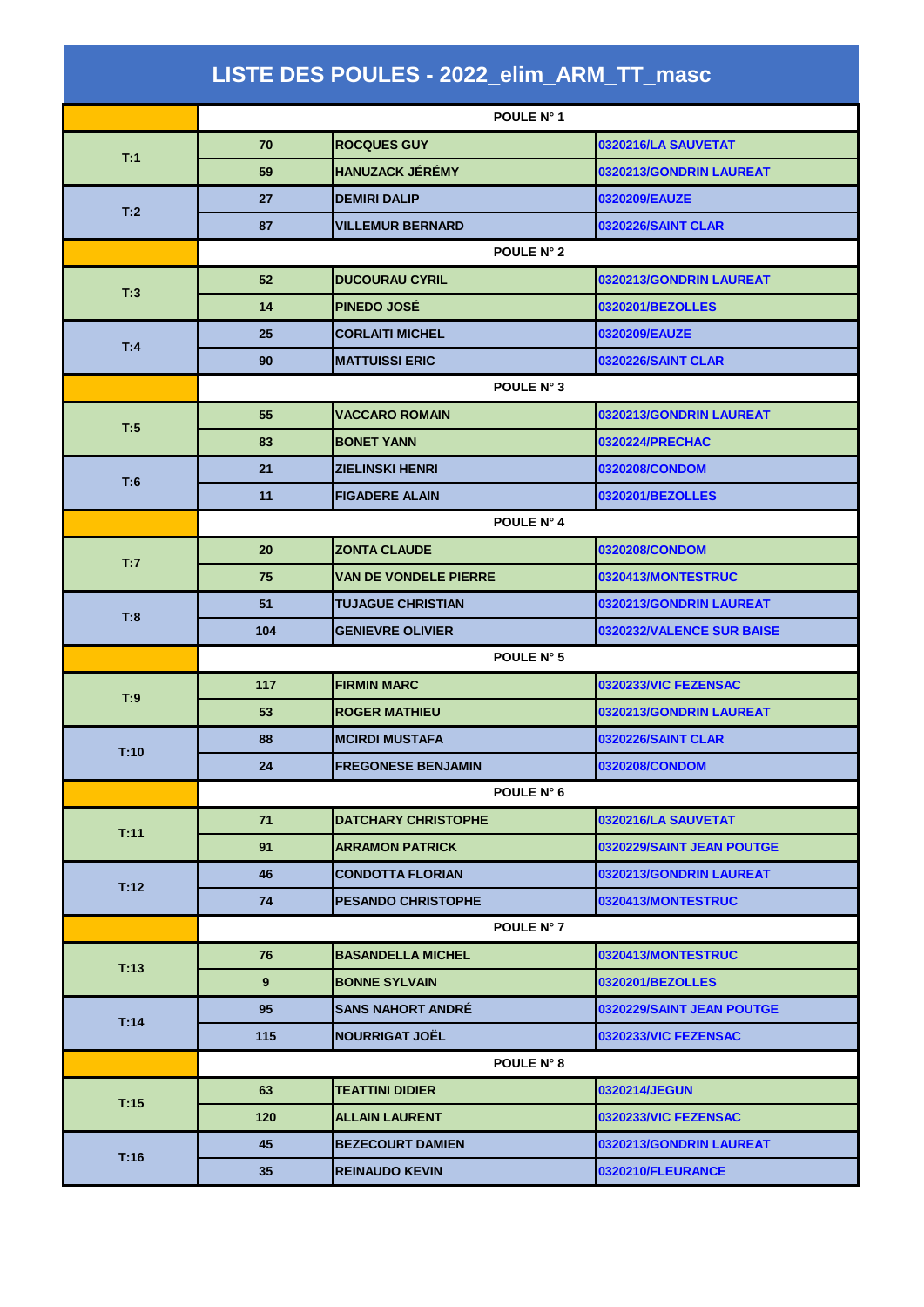|      | POULE N° 9      |                             |                           |
|------|-----------------|-----------------------------|---------------------------|
| T:17 | 99              | <b>MANOER PATRICK</b>       | 0320227/SAINT PUY         |
|      | 47              | <b>CAVALIERE ROMUALD</b>    | 0320213/GONDRIN LAUREAT   |
|      | 84              | <b>FIGINI THIERRY</b>       | 0320225/REJAUMONT         |
| T:18 | 67              | <b>BEGUE PASCAL</b>         | 0320216/LA SAUVETAT       |
|      |                 | POULE N° 10                 |                           |
| T:19 | 43              | <b>BERTRAND BRUNO</b>       | 0320213/GONDRIN LAUREAT   |
|      | 29              | JOAQUIM MANUEL              | 0320209/EAUZE             |
| T:20 | 77              | <b>ENDERLI FRÉDÉRIC</b>     | 0320222/ORDAN LARROQUE    |
|      | 112             | <b>VIVES JEAN PIERRE</b>    | 0320233/VIC FEZENSAC      |
|      | POULE N° 11     |                             |                           |
|      | 119             | <b>LASPORTES CHRISTIAN</b>  | 0320233/VIC FEZENSAC      |
| T:21 | 79              | <b>GHIRARDO MICKAEL</b>     | 0320222/ORDAN LARROQUE    |
| T:22 | 58              | <b>MAILLARD ROLAND</b>      | 0320213/GONDRIN LAUREAT   |
|      | 93              | <b>PIOVESAN JOSEPH</b>      | 0320229/SAINT JEAN POUTGE |
|      | POULE N° 12     |                             |                           |
| T:23 | 64              | <b>MENDOUSSE CÉDRIC</b>     | 0320216/LA SAUVETAT       |
|      | 23              | <b>PY MICHEL</b>            | 0320208/CONDOM            |
| T:24 | 56              | <b>DUCOR LOIC</b>           | 0320213/GONDRIN LAUREAT   |
|      | 106             | <b>DESPAUX YOHANN</b>       | 0320232/VALENCE SUR BAISE |
|      | POULE N° 13     |                             |                           |
| T:25 | 109             | <b>DESPAUX GILLES</b>       | 0320232/VALENCE SUR BAISE |
|      | 68              | <b>ANTONIOLLI THIERRY</b>   | 0320216/LA SAUVETAT       |
| T:26 | 54              | <b>PLANTE LOIC</b>          | 0320213/GONDRIN LAUREAT   |
|      | 92              | <b>LORT GILLES</b>          | 0320229/SAINT JEAN POUTGE |
|      |                 | POULE N° 14                 |                           |
| T:27 | 26              | <b>LALANNE CHRISTIAN</b>    | 0320209/EAUZE             |
|      | 10 <sub>1</sub> | <b>DE FIERKOWSKY GREGOR</b> | 0320201/BEZOLLES          |
| T:28 | 107             | <b>THURETTE MIGUEL</b>      | 0320232/VALENCE SUR BAISE |
|      | 39              | <b>GENESTAL BENJAMIN</b>    | 0320213/GONDRIN LAUREAT   |
|      |                 | POULE N° 15                 |                           |
| T:29 | $\mathbf{1}$    | <b>POGLIO SEBASTIEN</b>     | 0320201/BEZOLLES          |
|      | 37              | <b>CASSOTO JEAN CLAUDE</b>  | 0320210/FLEURANCE         |
| T:30 | 78              | <b>LACOURTOISIE PASCAL</b>  | 0320222/ORDAN LARROQUE    |
|      | 118             | <b>BOIZIOT CLAUDE</b>       | 0320233/VIC FEZENSAC      |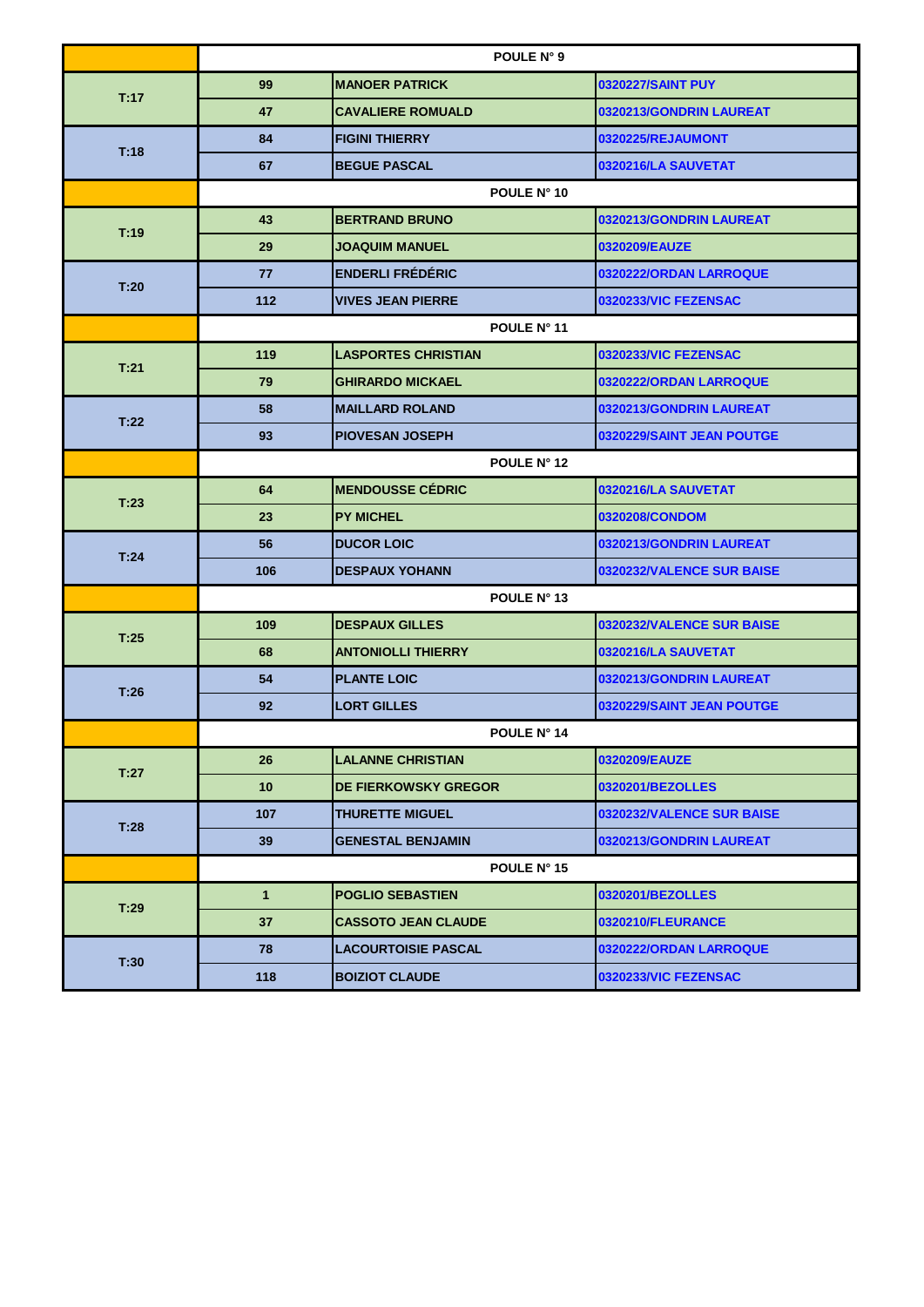|      | POULE N° 16        |                              |                           |  |
|------|--------------------|------------------------------|---------------------------|--|
| T:31 | 57                 | <b>MENEGAZZO JORDAN</b>      | 0320213/GONDRIN LAUREAT   |  |
|      | 98                 | <b>BOURGADE STÉPHANE</b>     | 0320227/SAINT PUY         |  |
|      | 105                | <b>DESPAUX TEDDY</b>         | 0320232/VALENCE SUR BAISE |  |
| T:32 | 113                | <b>GARCIA CÉDRIC</b>         | 0320233/VIC FEZENSAC      |  |
|      |                    | POULE N° 17                  |                           |  |
| T:33 | 94                 | <b>SACCAVINI FABIEN</b>      | 0320229/SAINT JEAN POUTGE |  |
|      | 49                 | <b>LEHMANN KÉVIN</b>         | 0320213/GONDRIN LAUREAT   |  |
| T:34 | 81                 | <b>NAZARIES CYRIL</b>        | 0320224/PRECHAC           |  |
|      | 15                 | <b>BOURROUSSE LAURENT</b>    | 0320201/BEZOLLES          |  |
|      |                    | POULE N° 18                  |                           |  |
| T:35 | 96                 | <b>SANS NAHORT ANTHONY</b>   | 0320229/SAINT JEAN POUTGE |  |
|      | 62                 | <b>DELLAS DOMINIQUE</b>      | 0320214/JEGUN             |  |
| T:36 | 42                 | <b>DEMIRI BRUNO</b>          | 0320213/GONDRIN LAUREAT   |  |
|      | 72                 | <b>LAFON HENRY</b>           | 0320216/LA SAUVETAT       |  |
|      | POULE N° 19        |                              |                           |  |
| T:37 | 12 <sup>2</sup>    | <b>NOVARINI MICHEL</b>       | 0320201/BEZOLLES          |  |
|      | 60                 | <b>TOSCANO SERGE</b>         | 0320214/JEGUN             |  |
| T:38 | 40                 | <b>SERVIDIO JEAN LOUIS</b>   | 0320213/GONDRIN LAUREAT   |  |
|      | 33                 | <b>DUPONT JEAN CLAUDE</b>    | 0320210/FLEURANCE         |  |
|      | <b>POULE N° 20</b> |                              |                           |  |
| T:39 | 97                 | <b>MARTINELLI PATRICK</b>    | 0320227/SAINT PUY         |  |
|      | 89                 | <b>MALATESTE FRANCOIS</b>    | <b>0320226/SAINT CLAR</b> |  |
| T:40 | 5                  | <b>BEYRIE FRANCK</b>         | 0320201/BEZOLLES          |  |
|      | 114                | <b>COSSETINI JEAN PIERRE</b> | 0320233/VIC FEZENSAC      |  |
|      |                    | POULE N° 21                  |                           |  |
| T:41 | 61                 | <b>NADAU MICHEL</b>          | 0320214/JEGUN             |  |
|      | 110                | <b>BOIZIOT ROBERT</b>        | 0320233/VIC FEZENSAC      |  |
| T:42 | 102 <sub>2</sub>   | <b>VALLEREAU MARTIAL</b>     | 0320227/SAINT PUY         |  |
|      | 41                 | <b>AGUSTI JOSE</b>           | 0320213/GONDRIN LAUREAT   |  |
|      |                    | <b>POULE N° 22</b>           |                           |  |
| T:43 | 82                 | <b>LALANNE LOIC</b>          | 0320224/PRECHAC           |  |
|      | 69                 | <b>LACOSTE CLÉMENT</b>       | 0320216/LA SAUVETAT       |  |
| T.44 | 38                 | <b>DROUOT MICHEL</b>         | 0320213/GONDRIN LAUREAT   |  |
|      | 28                 | <b>AUDOUIN YVAN</b>          | 0320209/EAUZE             |  |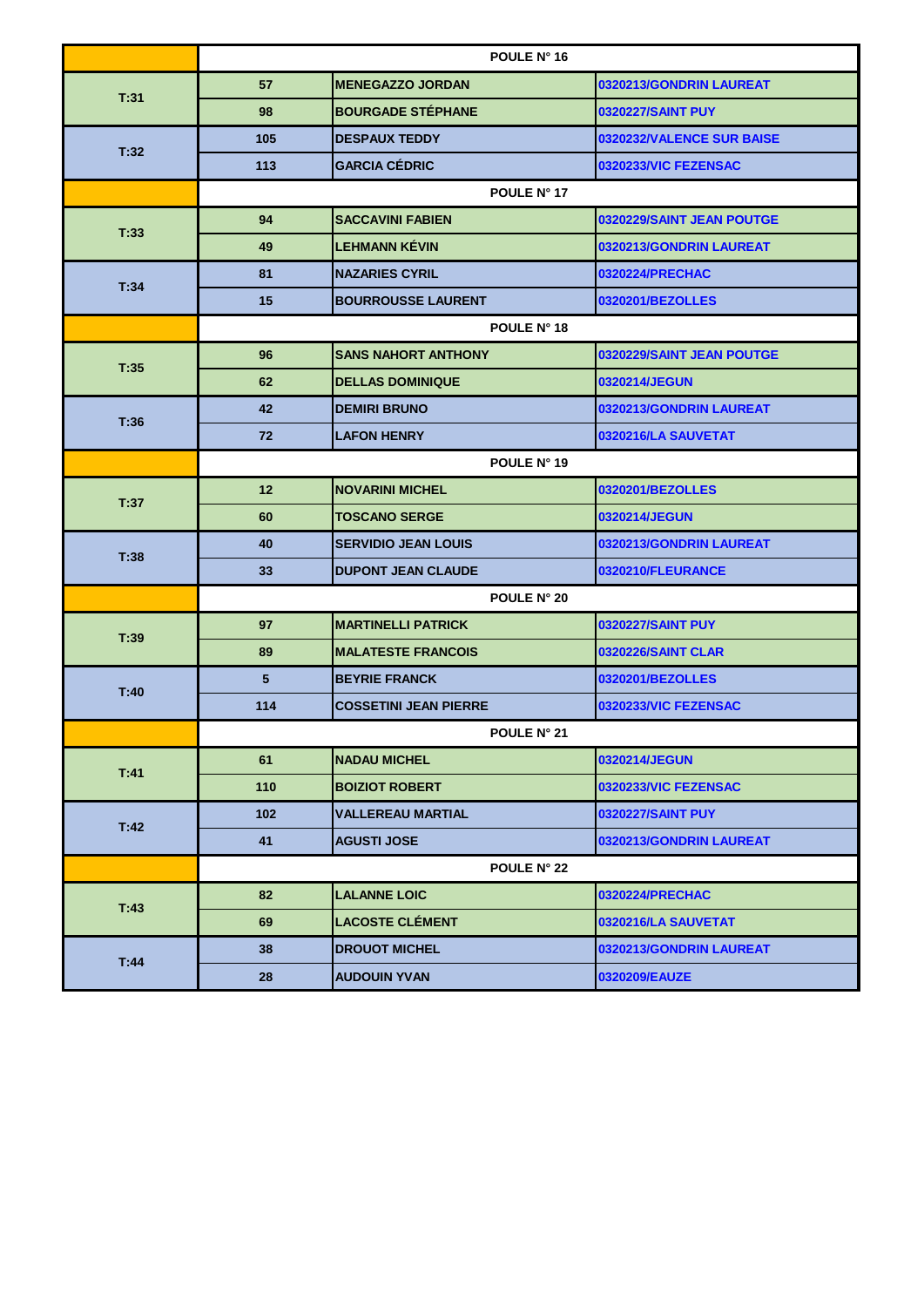|      | POULE N° 23             |                              |                           |
|------|-------------------------|------------------------------|---------------------------|
| T:45 | 121                     | <b>TARTAS ADRIEN</b>         | 0320233/VIC FEZENSAC      |
|      | 80                      | <b>GAUTHE MAXIME</b>         | 0320224/PRECHAC           |
|      | 22                      | <b>FERNANDEZ ADELIO</b>      | 0320208/CONDOM            |
| T:46 | 8                       | <b>COSTOSSEQUE FLORIAN</b>   | 0320201/BEZOLLES          |
|      |                         | POULE N° 24                  |                           |
| T:47 | 66                      | <b>RIVIERE ALEXANDRE</b>     | 0320216/LA SAUVETAT       |
|      | 100                     | <b>PELIZOTTI CHRISTOPHE</b>  | 0320227/SAINT PUY         |
|      | 85                      | <b>DUBROUE JEAN PIERRE</b>   | 0320225/REJAUMONT         |
| T:48 | 50                      | <b>TUJAGUE MAXIME</b>        | 0320213/GONDRIN LAUREAT   |
|      | POULE N° 25             |                              |                           |
|      | 19                      | <b>BENQUET GÉRARD</b>        | 0320208/CONDOM            |
| T:49 | 103                     | <b>BARON BERNARD</b>         | 0320227/SAINT PUY         |
|      | 73                      | <b>DORBES JEAN LOUIS</b>     | 0320413/MONTESTRUC        |
| T:50 | $\overline{2}$          | <b>ESCOLL CÉDRIC</b>         | 0320201/BEZOLLES          |
|      | POULE N° 26             |                              |                           |
| T:51 | 16                      | <b>CASSOU LOUIS</b>          | 0320202/BIRAN             |
|      | 101                     | <b>MARTINELLI LOUIS</b>      | 0320227/SAINT PUY         |
| T:52 | 48                      | <b>LACOSTE MAXIME</b>        | 0320213/GONDRIN LAUREAT   |
|      | 116                     | <b>FIRMIN CÉDRIC</b>         | 0320233/VIC FEZENSAC      |
|      |                         | POULE N° 27                  |                           |
| T:53 | 86                      | <b>VERMAELE JÉRÉMY</b>       | 0320225/REJAUMONT         |
|      | 36                      | <b>DUFILLO GILBERT</b>       | 0320210/FLEURANCE         |
| T:54 | $\overline{\mathbf{4}}$ | <b>VILLIOT JEAN PHILIPPE</b> | 0320201/BEZOLLES          |
|      | 17                      | <b>LAGRAULET MICHEL</b>      | 0320208/CONDOM            |
|      |                         | <b>POULE N° 28</b>           |                           |
| T:55 | 34                      | <b>DUPONT ALAIN</b>          | 0320210/FLEURANCE         |
|      | 111                     | <b>GARCIA VALENTIN</b>       | 0320233/VIC FEZENSAC      |
| T:56 | 108                     | <b>MESTE PHILIPPE</b>        | 0320232/VALENCE SUR BAISE |
|      | $\mathbf{3}$            | <b>DUSZNYJ LAURENT</b>       | 0320201/BEZOLLES          |
|      |                         | POULE N° 29                  |                           |
| T:57 | $6\phantom{1}$          | <b>DUFIEUX JEAN PIERRE</b>   | 0320201/BEZOLLES          |
|      | 65                      | <b>PAPAZIAN PATRICE</b>      | 0320216/LA SAUVETAT       |
| T:57 | 32                      | <b>DOUBLET CHRISTOPHE</b>    | 0320210/FLEURANCE         |
|      |                         |                              |                           |
|      |                         |                              |                           |